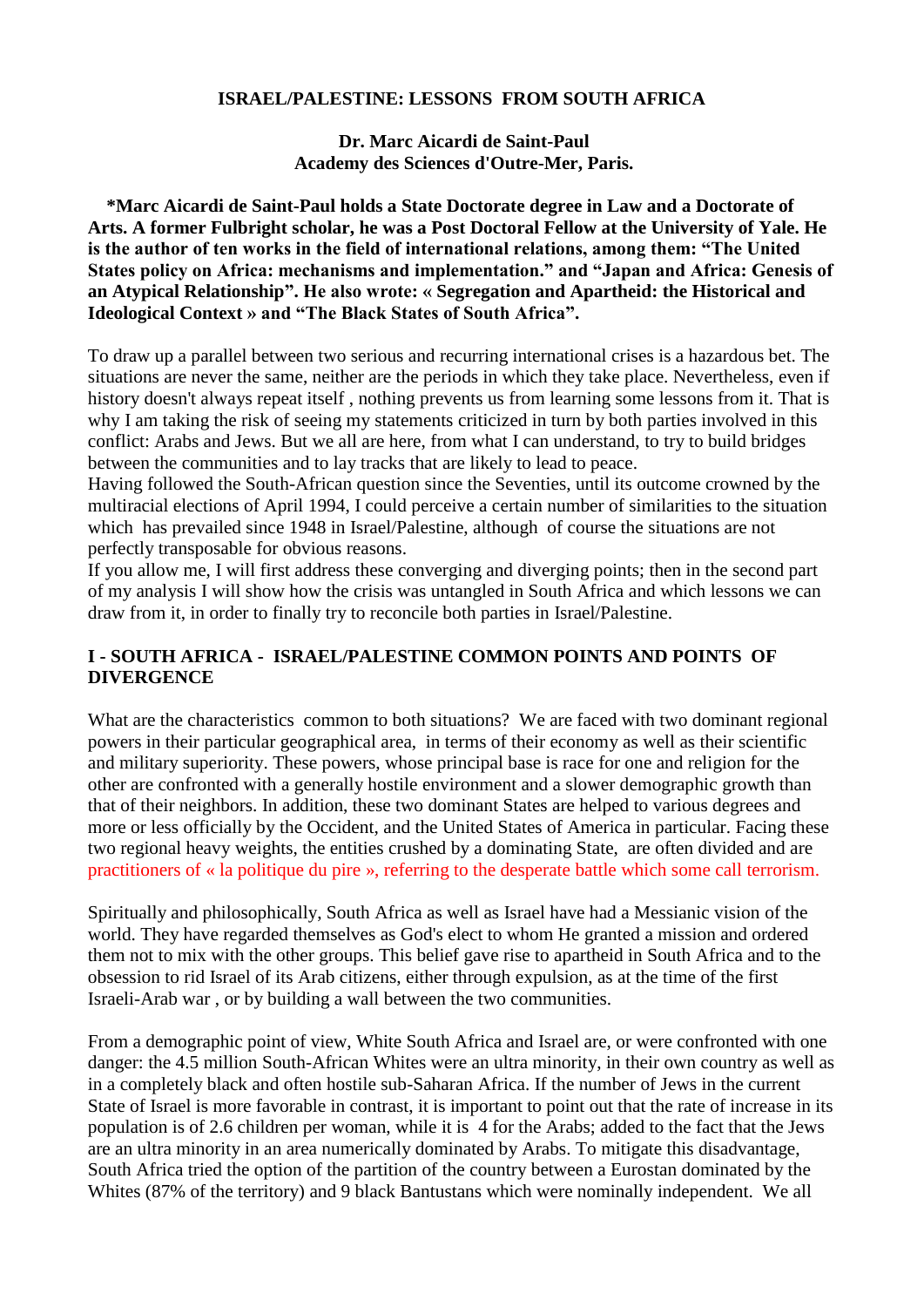know what a failure this policy was, and one can wonder whether the same type of experiment applied by the Jews in Palestine is not likewise condemned, just as were the partitions and the secession tried out in Pakistan; the corridor of Dantzig; Biafra or Katanga.

These two regional powers could maintain their supremacy only by the strength of their economic, scientific and military powers which give them a disproportionate advantage over their adversaries. These two countries were (for the RSA) and are (for Israel), nuclear powers, having Western-type armies, facing adversaries equipped only with hand-held weapons and bordering countries with eclectic armies, even when they own , as is the case in certain Arab countries, expensive and sophisticated equipment.

This qualitative superiority, (although not quantitative), could never have come into existence without some crucial external support. South Africa, for example, although theoretically under embargo, (be it on oil, technology, commerce or the financial markets), found, thanks to its strategic position (the famous Cape sea route), that Western States, primarily, were willing to transfer the needed know-how; be it France, for nuclear power stations; Great Britain, Italy or Germany for military equipment; not to mention the United States of course, which was quite happy to have this rampart against Communism at the height of the Cold War. As for Israel, we don't need to enter into detail about the continuous material, moral and diplomatic aid given by the USA, especially at the UN level, except perhaps in 1956, when America gave an ultimatum to France, Great Britain and Israel to withdraw from the Suez Canal.

The similarities that we have just mentioned should not however lead us to think that the South-African and Israéli-Palestinian situations are entirely comparable. The essential difference between the two crises lies simultaneously in the difference in International perception of the white South-Africans and the Jews of Israel on one hand, and in the time period on the other. Let me explain:

Whereas the apartheid regime was unanimously condemned by the International community, including by its Western allies, the Israeli government is not regarded in the same way even though some of its laws are not so different from those of White South Africa. One can suggest two explanations for this distortion. First of all the Jews were the victims, sixty years ago, of the abuses which we are all familiar with, which seems to put them beyond any criticism in regard to the treatment of minorities. The United States has given its unconditional support to Israel, whereas white South Africa never received a comparable support. In addition, the Jewish diaspora, particularly in the USA, made it possible for the Hebrew State to establish bases in numerous countries. There was a joke that circulated in the South-African white government circles which went something like: "If we had a lobby in Washington as powerful as that of Israel, we would remain in power for a very long time".

Obviously, the commonalities between the two crises are more important than the points of divergence. We ought now to analyze to what extent the factors which made it possible to resolve the crisis in South Africa are relevant in finding a peaceful resolution to the Israéli-Palestinian question.

## II CONDITIONS NECESSARY TO COME OUT OF THE CRISIS

Whatever the crisis, a certain number of conditions must necessarily be combined: The first has to do with the time period. The fall of the Berlin Wall at the very moment when South Africa ended its mandate of South-West Africa (Namibia) announced a new era. The end of the bipolarity and the hope of a multipolar World had lifted the threat of an East/West conflict and rendered futile any argument relating to the Cape sea route and the strategic supply of raw materials. It was this climate of appeasement, which made the maintenance of the white regime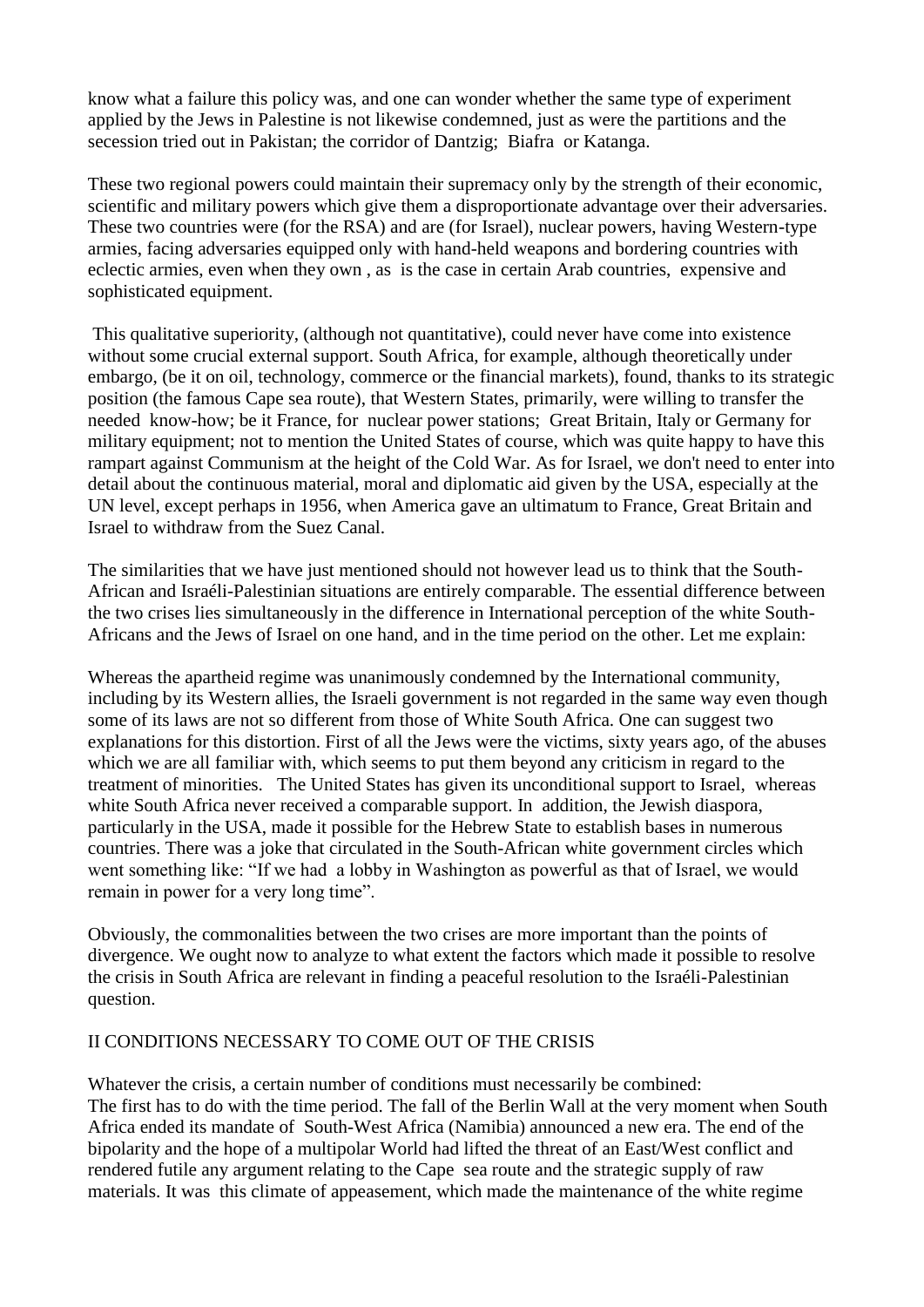unnecessary, that forced them to take the black majority into account. As for Israel, it was not affected by the consequences of this time period and thought that it could maintain its supremacy in spite of the upheavals which we have just mentioned. Moreover, the Iraq war carried out by the "coalition" and the attacks of September 11 only reinforced the importance of Israel as an ally for the USA, which sees its existence as a barrier against militant Islam and in fact not necessarily as a justification for all extremism. Consequently, Israel is not yet ripe for any search for peace, or only on its own terms. This is unacceptable to the Palestinians,as well as to the remainder of the International community, except the United States.

## The second condition is related to the domestic situation:

In South Africa, although the conflict did not have the same intensity as in the Middle East, the Whites and the non-Whites for the most part wished to live in peace. This aspiration resulted in the marginalisation of the extremes, CAP and AZAPO on one side, the Conservative Party and the Freedom Front on the other. In Israel/Palestine, on the other hand, it is the extremists who make progress. Moreover, in South Africa, the role of the Churches was of primary importance in channelling and neutralizing the fears. They served as referee and a guarantee to both parties which had been in opposition to one another for decades. In Israel/Palestine, the confrontation between Judaism and Islam, exacerbated by the ultra-orthodox elements on both sides, only exacerbates the conflict.

Lastly, even when the conditions are met for a constructive dialogue to begin, it is imperative that this hope of peace be carried out by providential men: in South Africa, it was Frederik De Klerk and Nelson Mandela, in Israel, that could have been Rabin and Arafat; but there is a saying that states that: "History does not present the same dish twice". In simple terms, that means that it will probably take a long time before two leaders of the same caliber as those who we have just mentioned can hope for a "window of opportunity" to present itself. Unfortunately, in the current state of affairs, the situation seems hopelessly blocked.

The third and last condition is related to the international environment: South Africa had been fortunate to make its first steps in terms of crisis resolution at the time of the negotiations on Namibia. During the final years which preceded independence, the historical enemies learned to speak to each other and to trust each other. As for the United Nations, they accompanied the peace process, and switched from total opposition to the apartheid regime, to a more positive attitude of collaboration in order to support negotiations until the end. In Israel/Palestine, since 1948 the gap between the warring factions has been forever widening, and the little mutual trust that existed then, has completely disappeared today.

In the resolution of the South-African deadlock, the process was the same as that of Namibia: The UN passed from an attitude of exclusion from the international community to that of functioning as an "honest broker" in the transition. As for the United States, finally free from the Soviet threat, they did not have any problem accepting the idea that they must give up their support for the white regime, especially since it alleviated at the same time some domestic pressures, by appeasing the African-American minority. The most beautiful gift that the United States could make today towards World Peace and to the combattants, would be to cease its unconditional support of Israel in order to bring it to the negotiation table, thus reducing the feeling of invincibility given by American protection. The more the Israelis and the Americans delay this moment of truth, the heavier will be the price to be paid by their protégé, namely the State of Israel.

It would, however, be false to think that only the cessation of this massive American aid would be sufficient. Other countries also keep the fires of conflict burning by giving their moral, diplomatic and logistical support to the opposing party: the Palestinians. Only an effective line of truce established by the International community could put an end to it; however the small U.N.